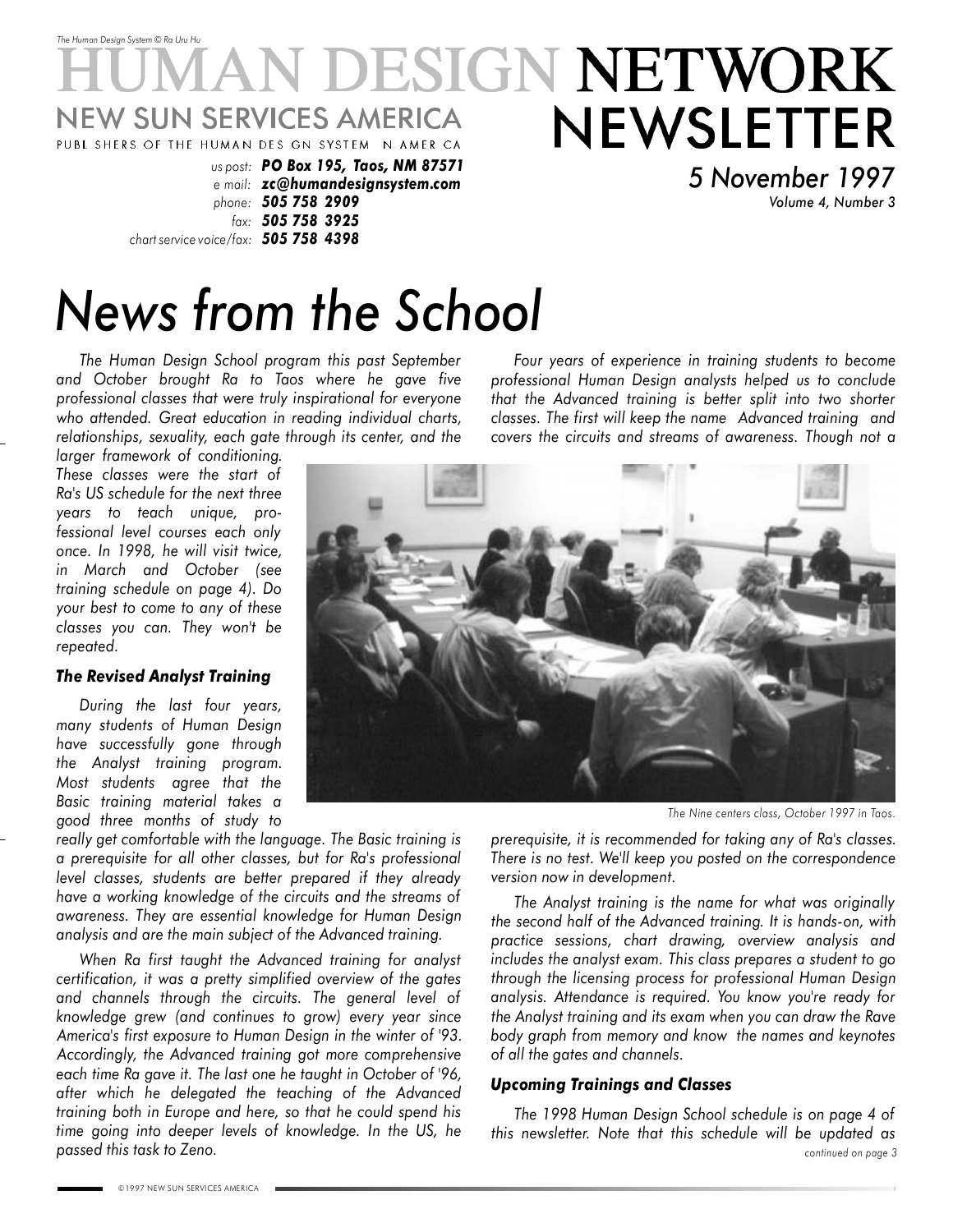

T

### *16. Centered Being*

*he Centering circuit has two channels:*

34 10 Exploration *A design of following one's convictions* 51 25 Initiation *A design of needing to be first*

*Two motors provide energy to the G center from two sides: vitality from the Sacral center through gate* 34*, and willpower from the Heart center through gate* 51*. Pluto is activating gate* 34 *since 1995 and until this coming December 4. Saturn is in gate* 51 *since May of this year. At this time it is retrograde,*



*leaving gate* 51*on November 2 and returning there in January 1998.*

*Both channels are purely mechanical processes, without the presence of awareness. The convictions of channel* 34 10 *are not to be confused with the opinions of gate* 17*, which are purely mental. Convictions are one's bearing on self (G) and life (Sacral), and they are lived with great power* (34)*.*

*Demeanor, result of lived inner convictions, is biologically reflected in body posture, the bearing of the spine. Someone who has been able to live their vitality to its full extent is likely to have an erect, healthy spine. Conversely, many spine problems result from suppressed or bent vitality.*

*The need to be first, channel* 51 25*, has a relation to the upper part of the spine, the neck. Here, too, a motor is fueling the self: the willpower of the Heart center tempts many people to want to go through a wall head first (gate* 51 *is in Aries) and risk breaking their neck.*

*The meaning of Initiation, channel* 51 25*, is often confused with enlightenment. Gate* 51 *is described as the gate of the spiritual warrior, who comes in contact with the inevitable connectedness of everything a shock. However, on the mundane plane it helps to understand the mechanics: here, the self can be in contact with the ego, the I am with the I will. This union is beyond self-pity and arrogance (when the warrior becomes a fool). Each step on an individual's way of life is new and unique, has never been stepped before, and this is true for all of us.*

*Like gate* 14*, gate* 51 *provides empowerment of direction. The additional energy and emotional, hormonal quality it gets from the Solar Plexus center through channel* 37 40 *is likely to override the healthy, instinctive awareness coming through channel* 44 26, Surrender*.*



*Calendar of the year with tables of the planetary positions in 24 hour intervals. Moon changes in real Mountain time. Many extras. Lower price.*



*more than one item NM residents add 6.3% tax* **3 audio cassettes ca. 3½ hours**

**+ \$4.50 shipping\***

*Overview analysis made easy. Ra describes the four basic types of human beings, evident at first glance of a Rave chart.*

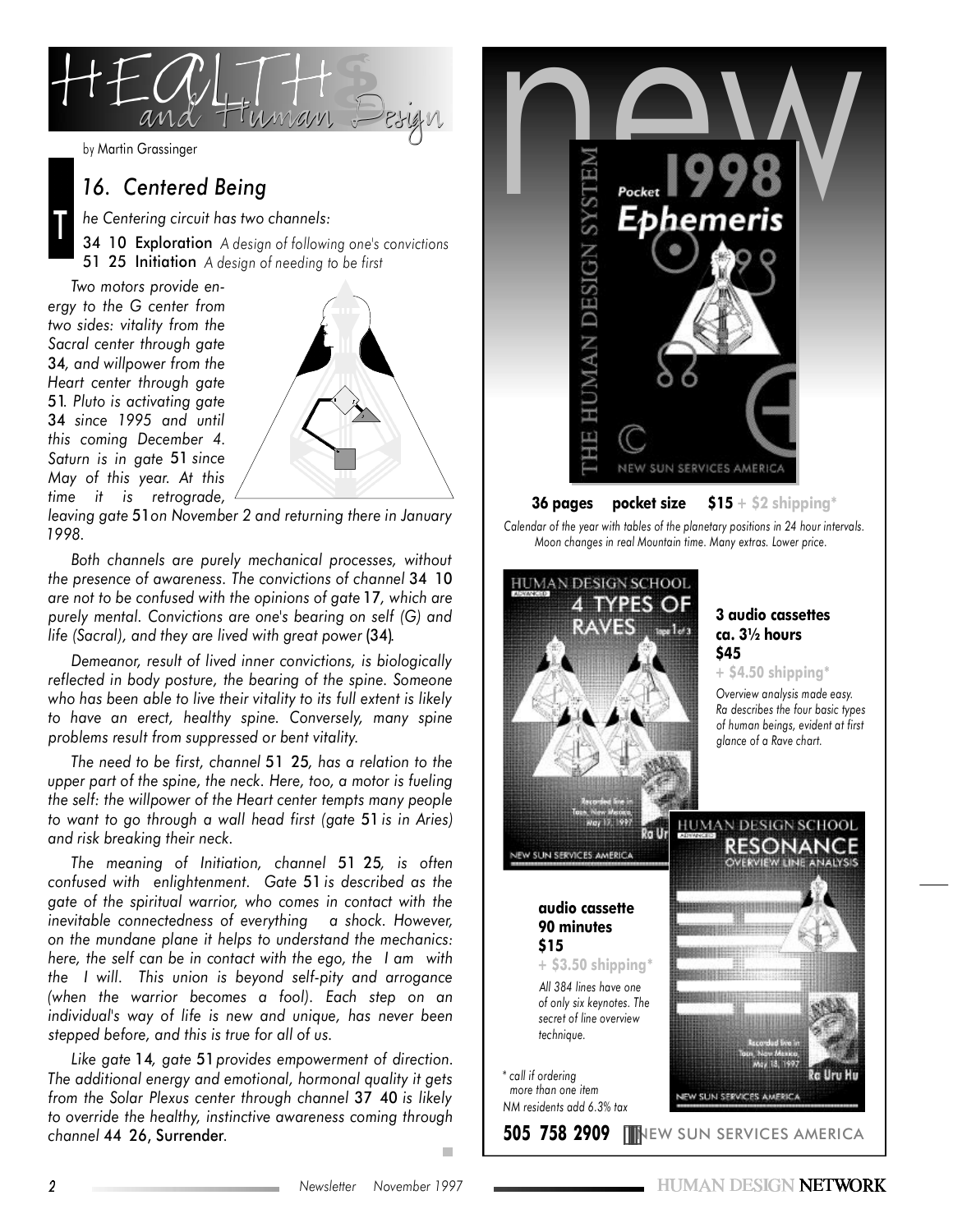#### *News from the School continued from page <sup>1</sup>*

*more training dates become known. However, it often happens that a Basic or an Advanced training is scheduled on short notice and doesn't make it into the newsletter in time. Basic trainings are offered by Chetan on Maui, HI, and by Don McKinney in Boulder, CO. Also, Zeno will travel for both the Basic and Advanced trainings when there's a minimum number of participants. Call to find out details if you are interested in trainings in your region.*

*The first Analyst training is scheduled in Taos for March 11 13. Prerequisites are the Basic and Advanced trainings.*

*Directly following it is the first of Ra's '98 classes, Sex part 2. Part 2 does not require that you attended Sex part 1. There, Ra took students to the Solar Plexus through its emotional streams as waves of desire, romance and touch that link the Solar Plexus to the Sacral center through channel* 59 6, Mating, *a design focused on reproduction. Part 2 looks at the other side, the Spleen, center for the immune system and feeling good, that connects to the Sacral center through tribal values, nourishment and caring in channel* 27 50, Preservation, *a design of custodianship. This is a weekend course.*

*Ra then ends the winter with the Gray Course, the mystical cosmic fairy tales, cosmology according to the Voice. As with all his classes, this class will only be given once, but unlike the others, it will not be released on tape or transcription. You just have to be there.*

*In the fall, the Human Design School offers a special course indeed, the 384 lines as they cycle through the wheel, beginning in Aries, with gate* 25, Innocence*. This 11-day class has one day off in the middle. Mark your calendar to be in Taos when the leaves turn gold.*

#### *Teacher's training Spring 1999*

*For those students interested in the next Teacher's training, it is scheduled for Spring 1999. In order to attend, you must be a licensed Human Design analyst for at least one year. If you aren't licensed yet, plan to complete your licensing requirements no later than April '98.*

#### *Ra and Zeno in Los Angeles*

*Ra and Zeno return to Los Angeles for three weeks, February 14 March 8. Ra will give the Introduction lecture and be available for individual Rave readings. Ra's readings are \$350 in 1998. Pre-book by December 31 and get the 1997 price of \$300 for readings in Los Angeles, Boulder or Taos this upcoming February and March. (Requires a \$50 deposit.) Zeno gives the Introduction workshop evening, a Basic training, and the Advanced training in Los Angeles, with a guest lecture at both trainings by Ra.*

#### *Price Increase Correspondence Basic training*

*As of January 1, 1998, the Correspondence Basic training will cost \$350. Start before the end of the year and get the old price of \$320.* п



**Q** *How long does the emotional wave take to go through its up and down cycle? Is it three days or weeks or hours? Exactly how long does it last? What triggers the wave?*

**A** *There is no specific time frame for the emotional wave. Generally the duration of the wave is dependent on the quality of the initiating event. The wave generated by a trivial event may last a few moments, whereas the comment of a lover may generate a much longer wave. The point however, is in understanding the mechanics of the emotional motor and by not attaching reasons to the wave, its power and duration is greatly diminished.*

**Q** *I don't have any Throat gates at all. How does this work?*

**A** *The absence of any Throat gates is rare. Obviously, unactivated, this will be a deeply conditioned center and speaking and doing will be inconsistent and conditioned by others, leading to frustration. The keys to understanding potential manifestation will lie in those gates whose harmonics are in the Throat. This will indicate the healthiest connections for manifesting. These individuals often have fine mimicry gifts and the capacity to learn many languages or accents.*

**Q** *What does a Solar Return reading show a person?*

**A** *Solar Return is a function of astrology. In Human Design, there is what is called a Rave Return. The Rave, the Human, returning to the same position in a new cycle. I call this technique weather forecasting, that is, the Rave Return prepares you for what you are going to meet in the coming yearly cycle. Like individual analysis, the Rave Return is logical and accurate and most important, beneficial.*  $\blacksquare$